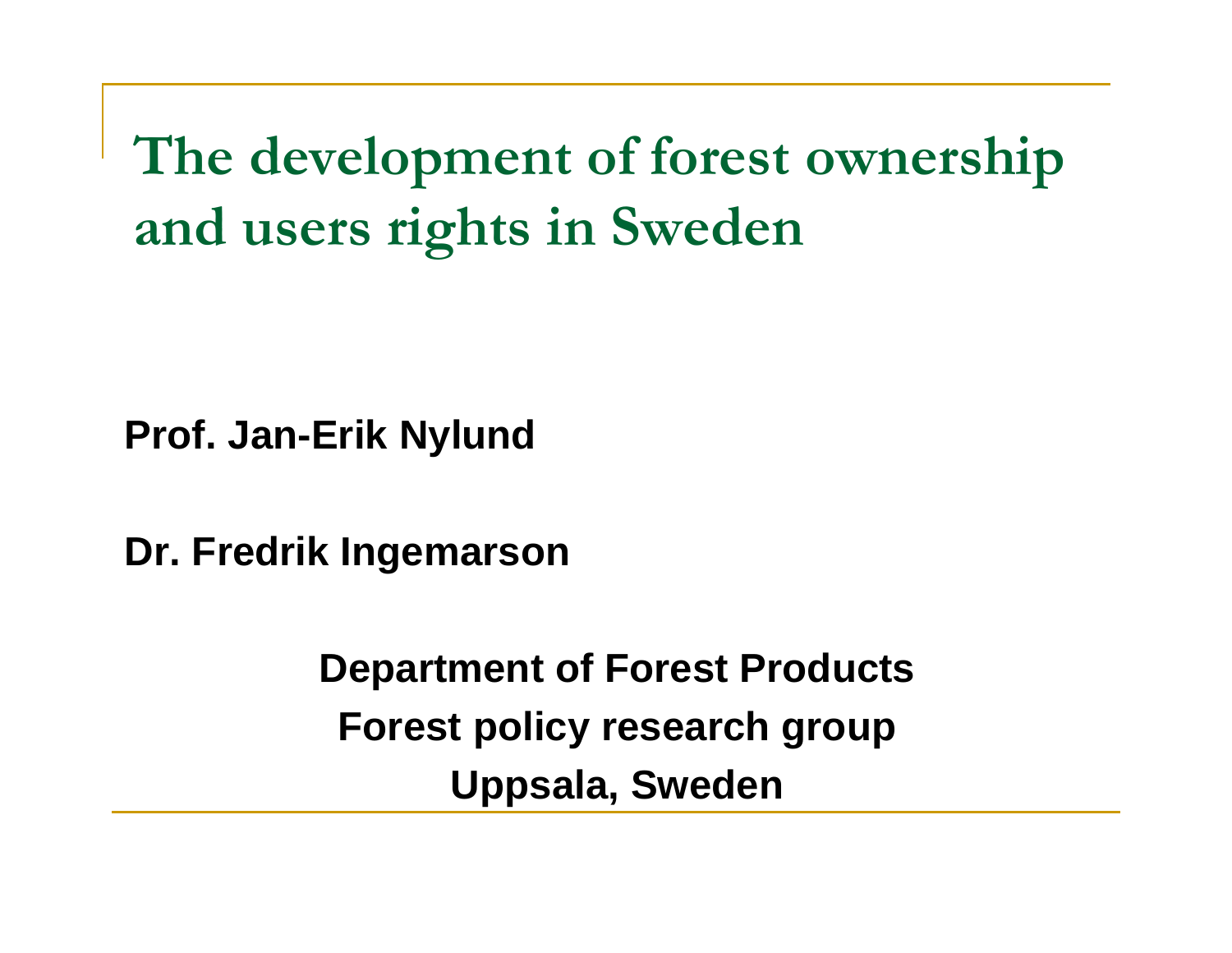The development from forest commons in the early 16th century to private ownership in the early 21<sup>st</sup> century

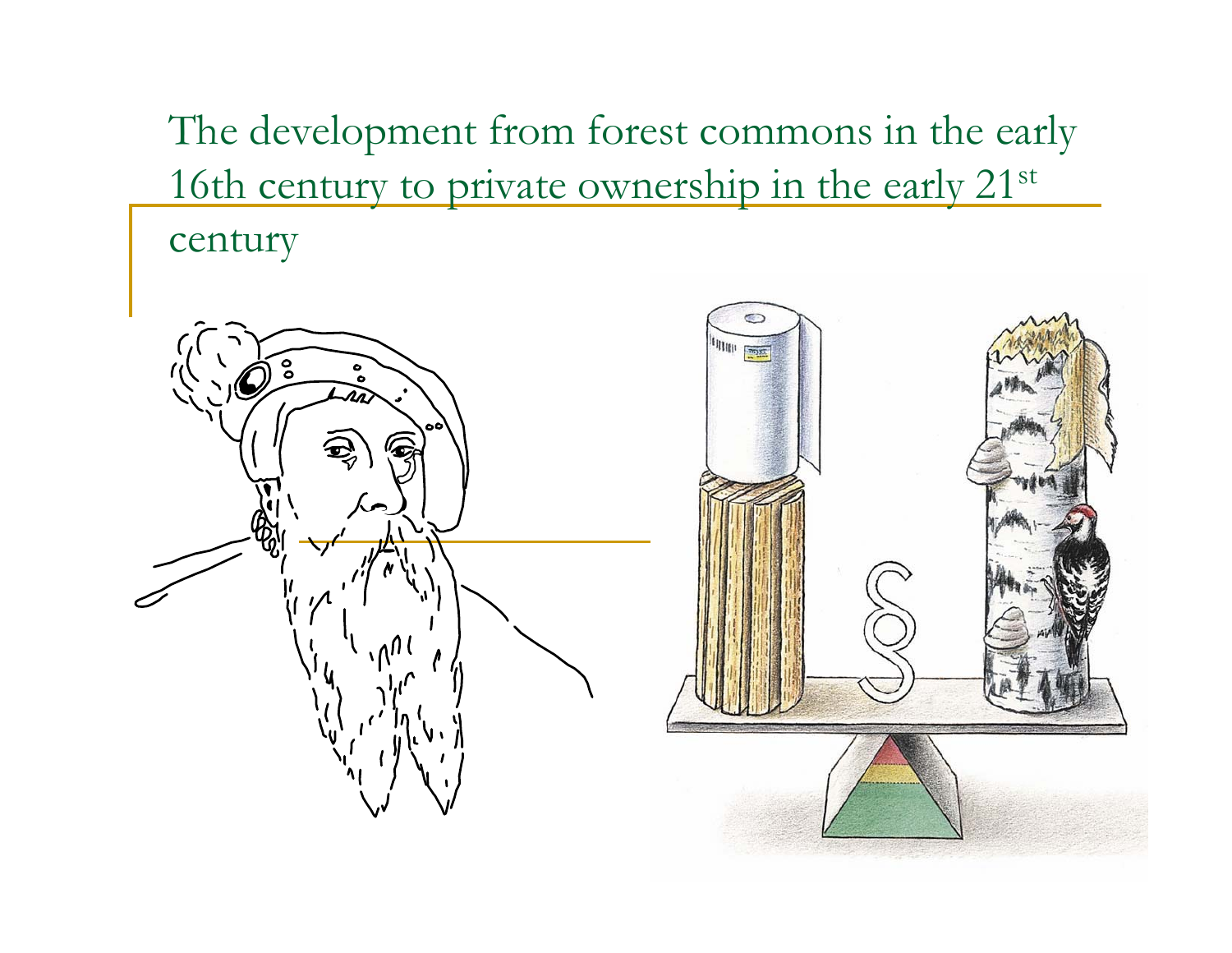**The forest ownership structure in Sweden** today very clearly reflects the main objective of the privatisation of forest land two hundred years ago,

*i.e.* to provide every homestead with enough forest to cover the needs for forest products.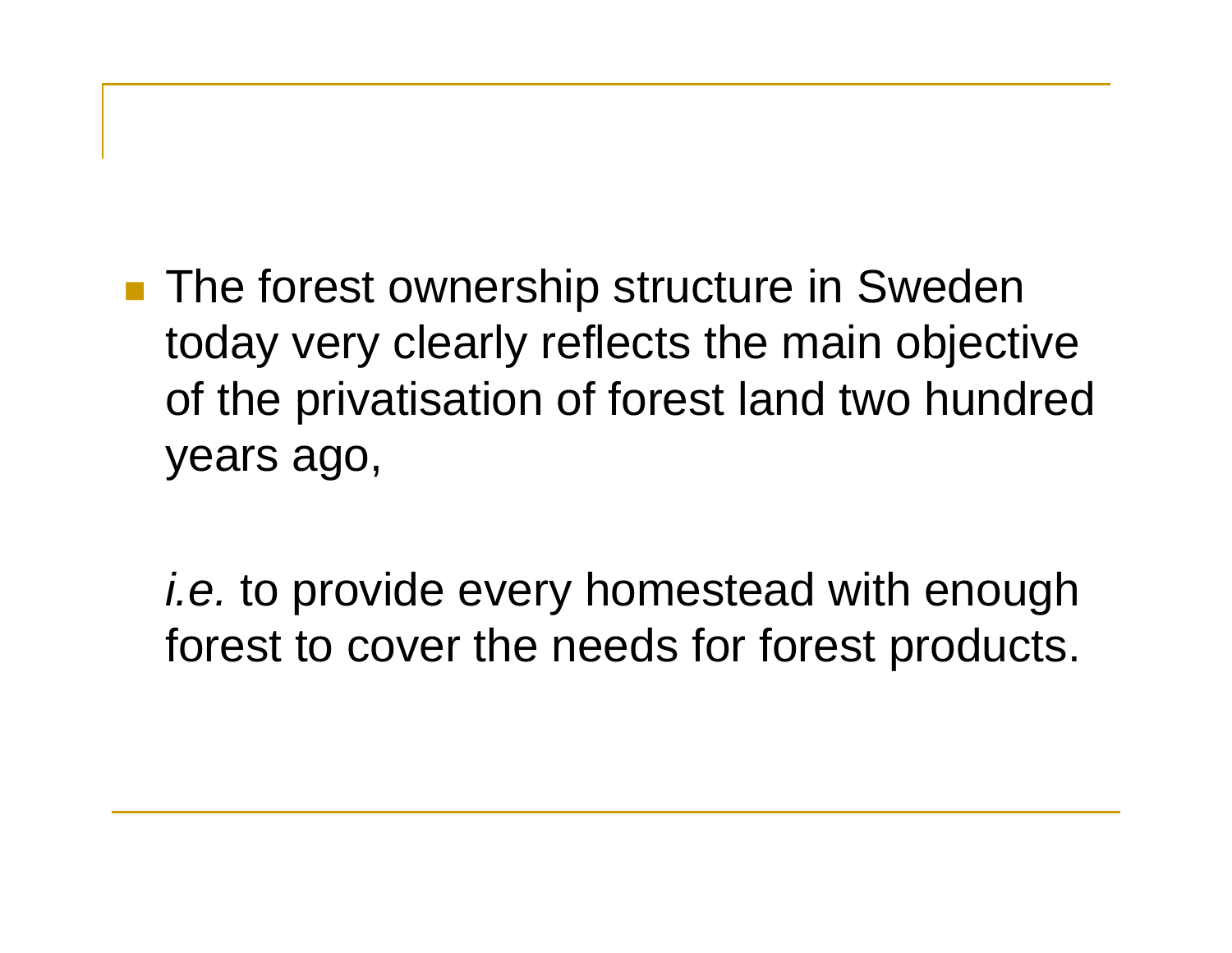## Traditional land tenure in Europe

- **Privatisation of forest started later than** privatisation of **agricultural land**
- Cultivated land is a result of hard labour, and man has right to the fruit of his labour.
- Hence, cultivated land can be held with strong tenure rights, and transferred through inheritance or commercial transactions.
- $\blacksquare$  On the other hand, extensively used land had no distinct owners, but was held as commons by villages.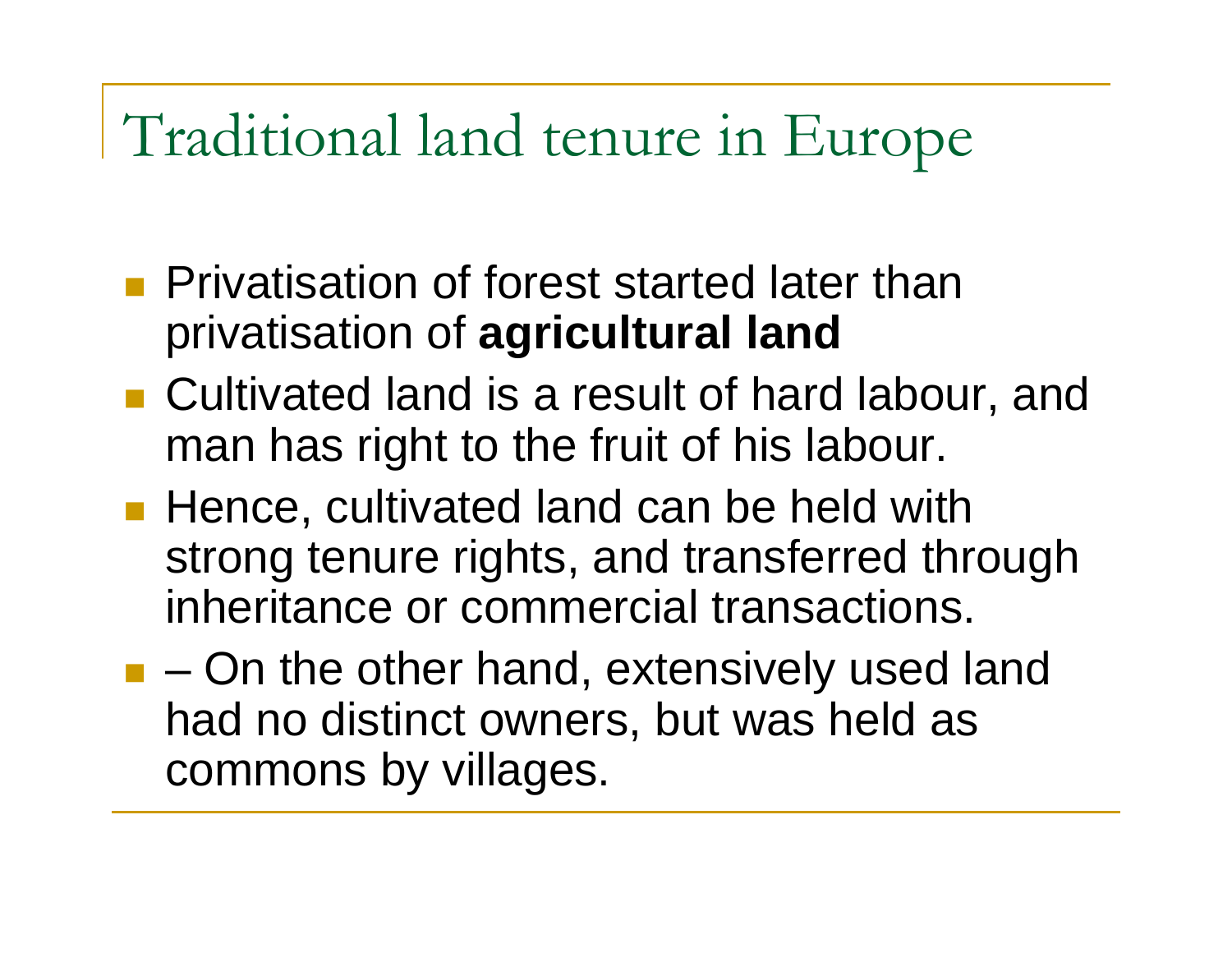European **universities of the 13th century**- **two complementary rather than opposing perspectives:**

- ■ *dominium directum,* a formal ownership right, including rights to sell, bequeath the lands
- *dominium utile,* a user right, which could be customary, or well defined and upheld in court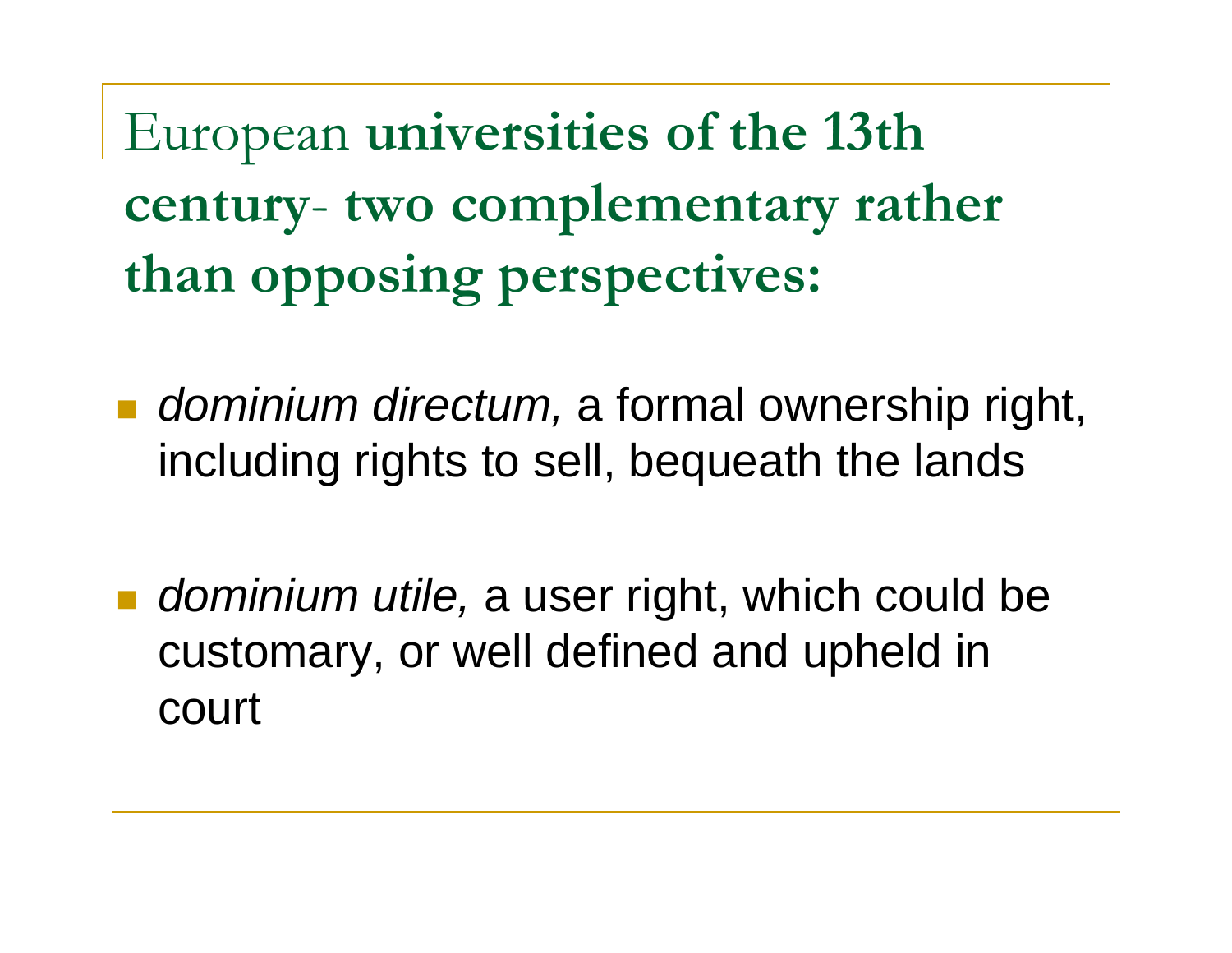## Land tenure in early modern Sweden

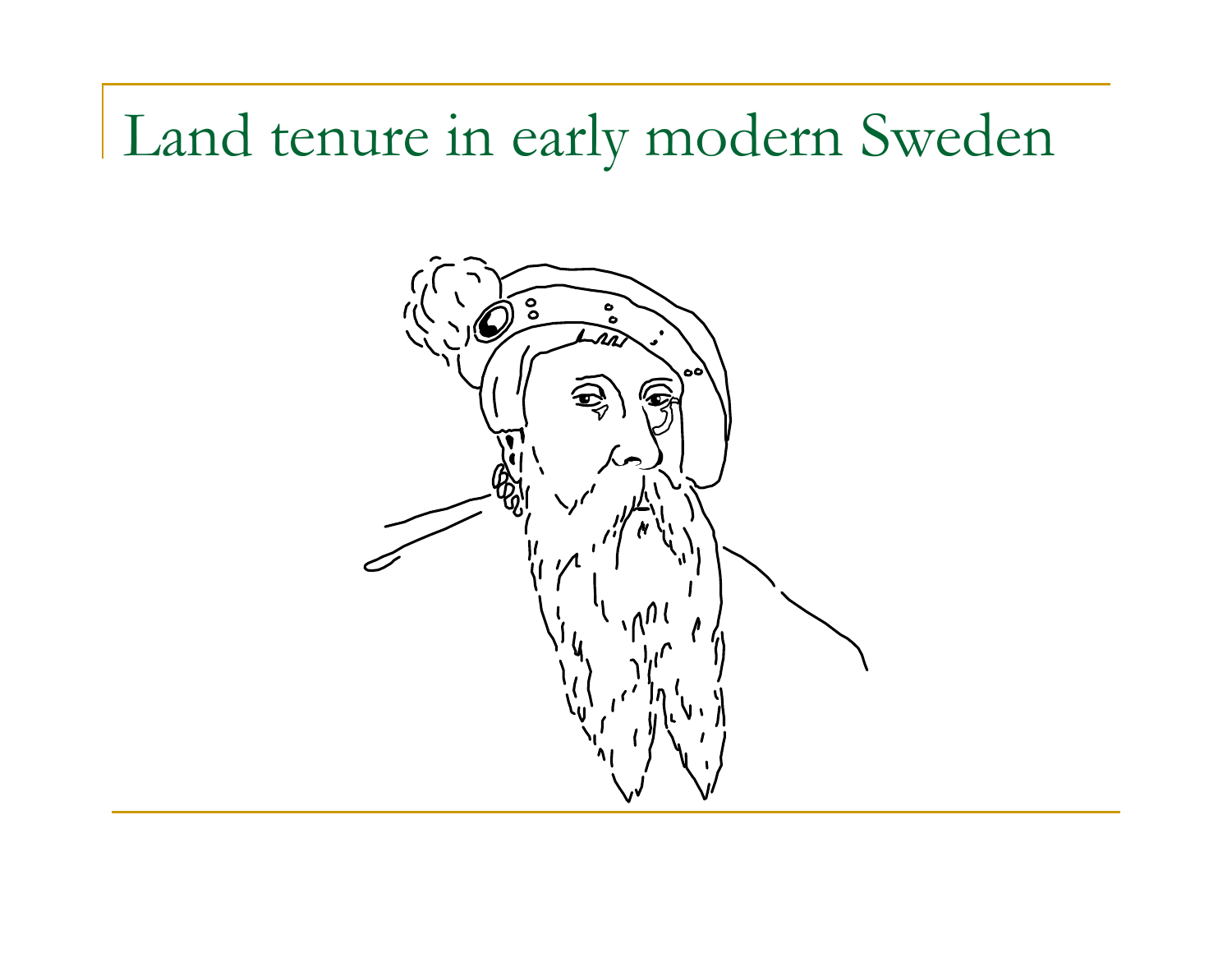Crown, peasants and companies: leading motifs in Swedish forest tenure

policy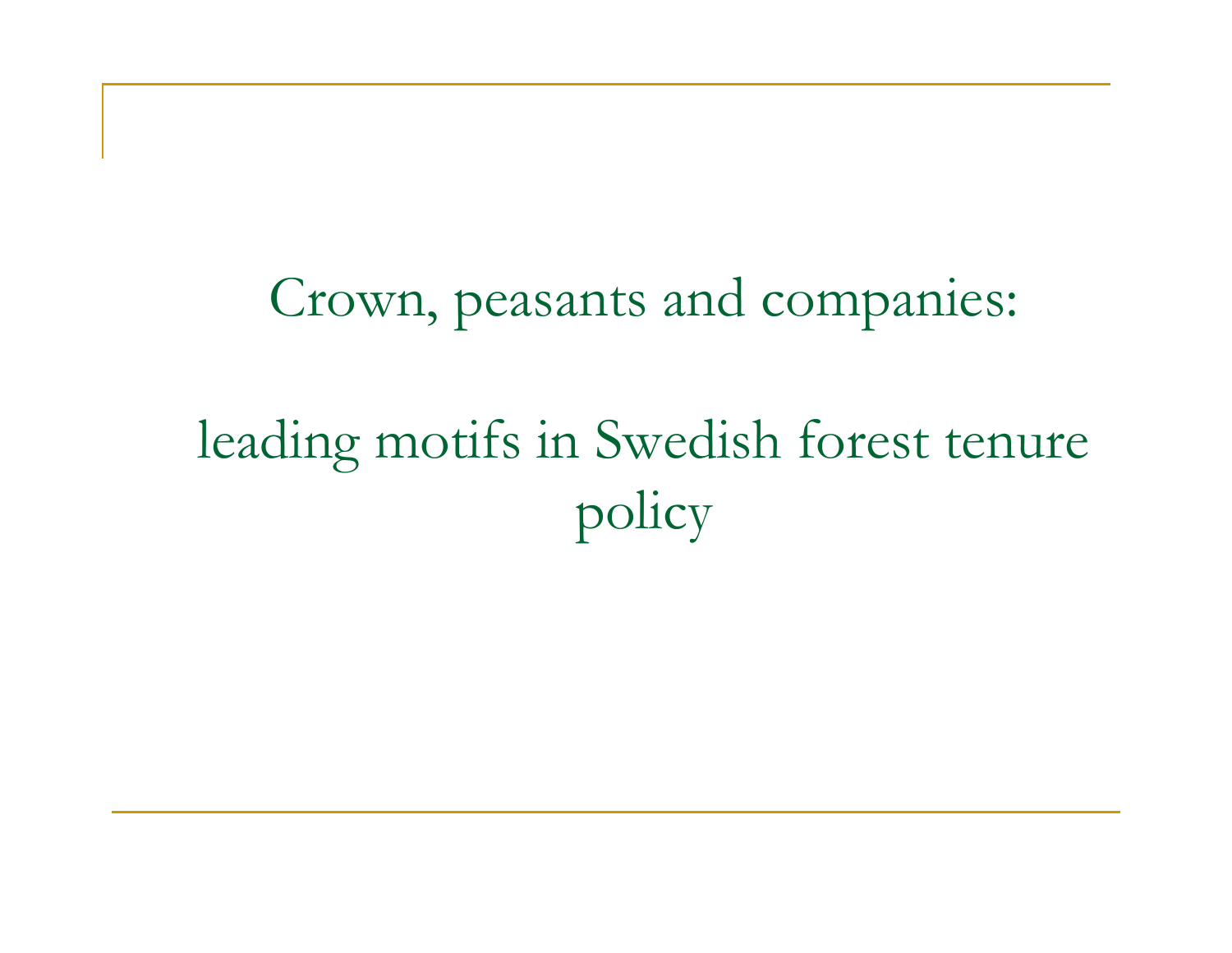- $\mathcal{L}(\mathcal{A})$  The Swedish central government was weak until the ascendancy of the Wasa-dynasty in 1523.
- П The surrounding forest land was held in common, with right of access to household timber and firewood, grazing etc., for landed as well as landless local people.
- **The Crown from time to time invited colonists from** the Finnish parts of the realm, familiar with shifting cultivation methods - in no-man's land.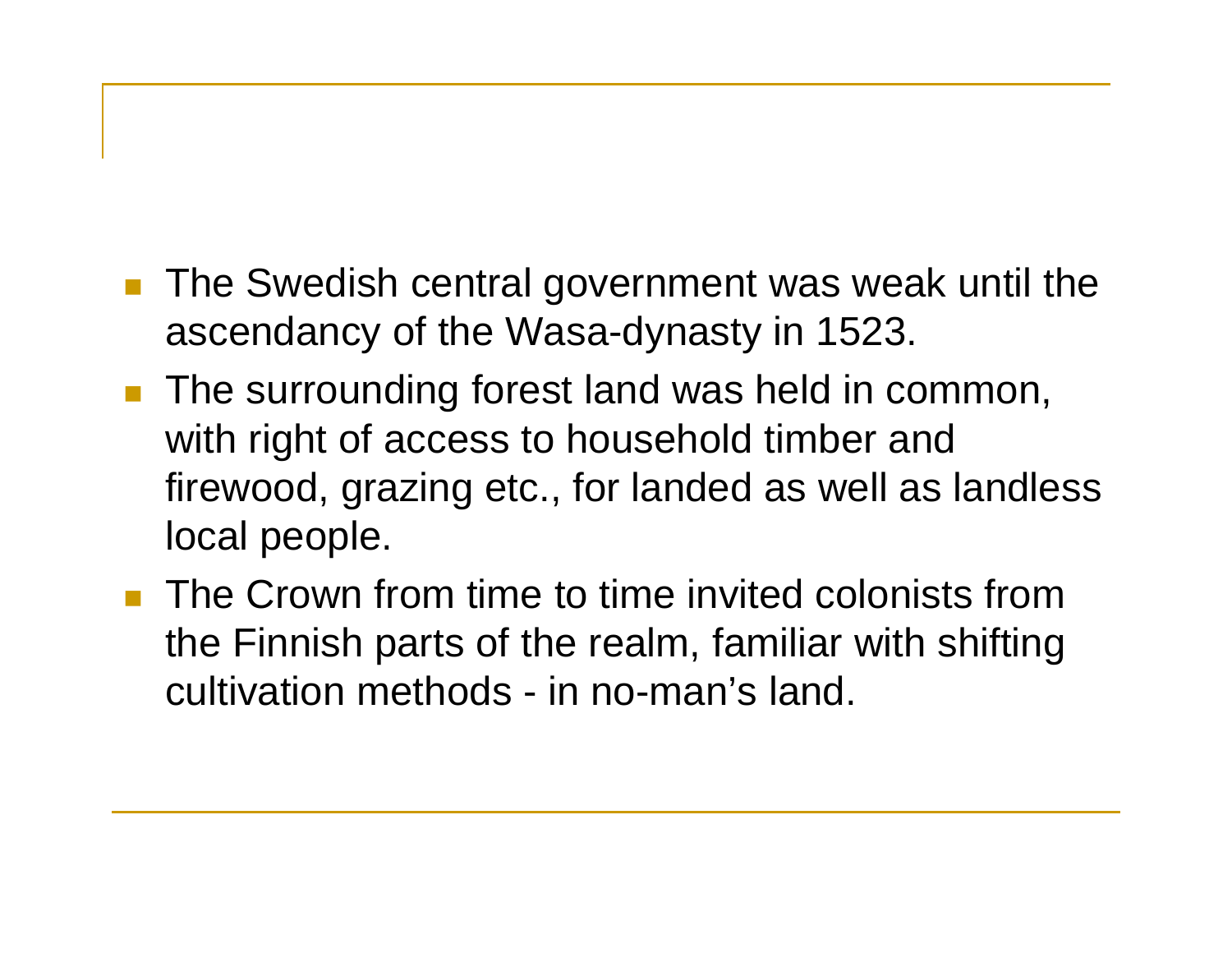From common to private ownership: 1683 to 1950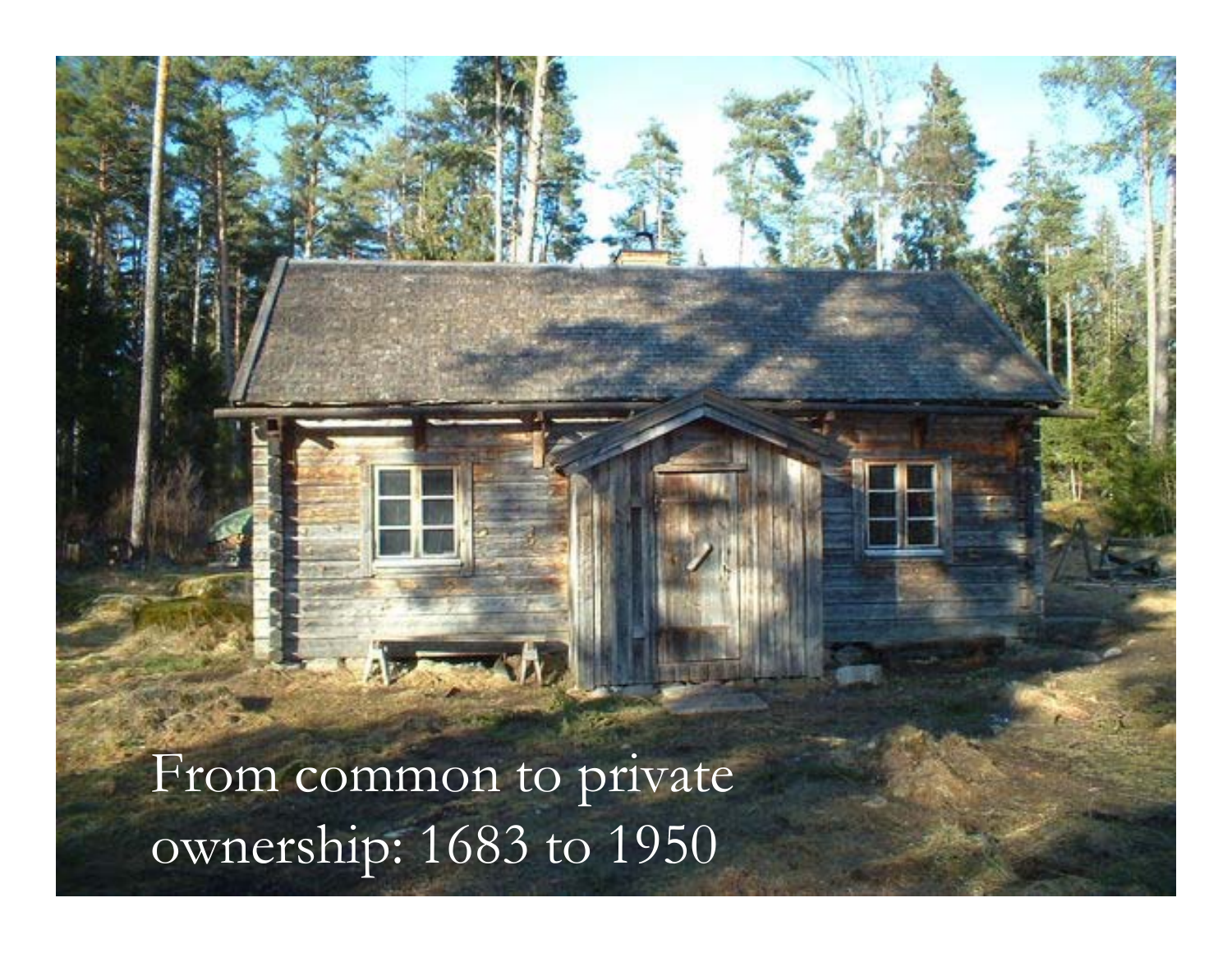**Since there was little use for the vast timber** resource, other than for household purposes, the Crown did initially not bother about **defining the exact user rights** that the settlers could exercise.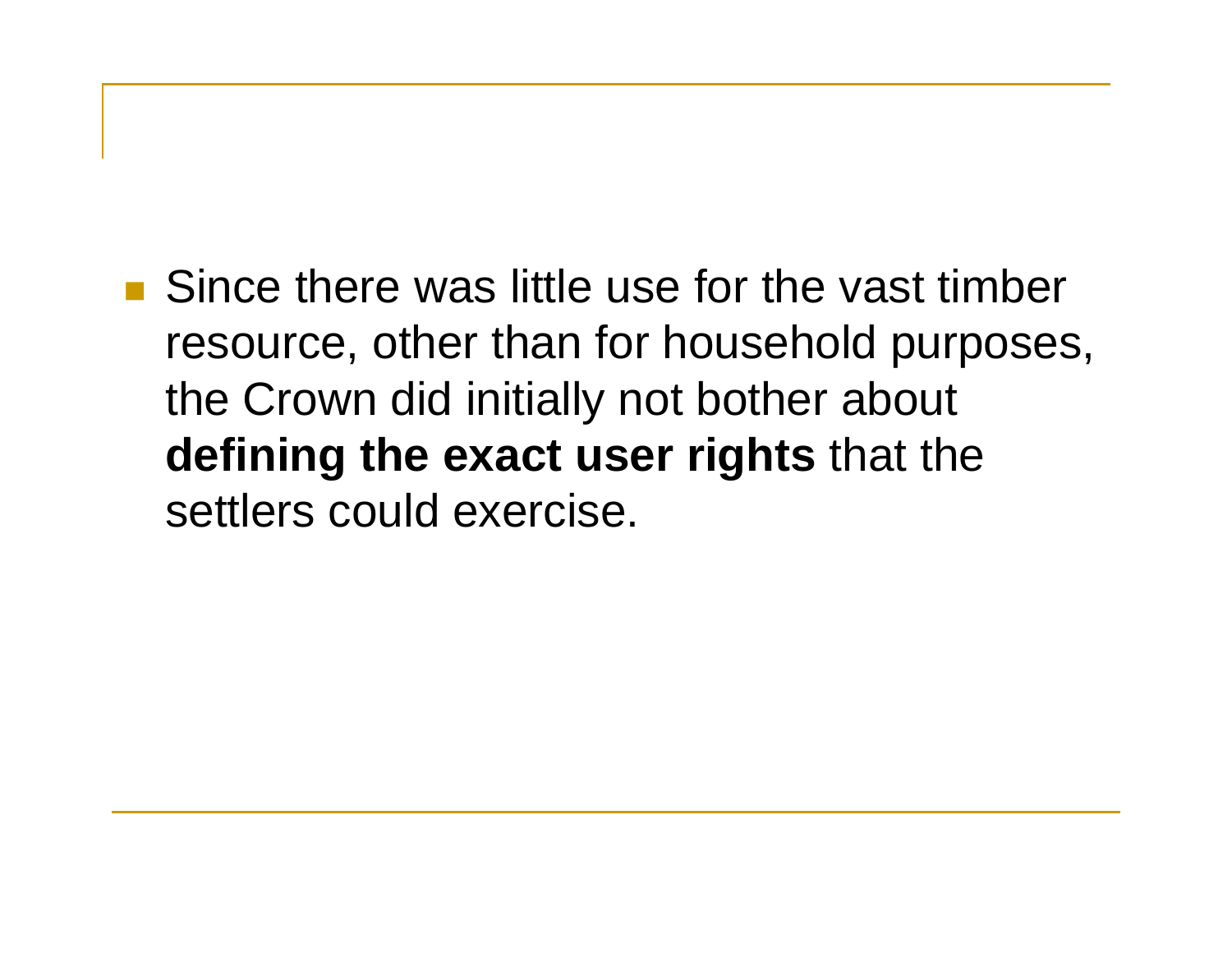An example of the development after 1850:

- In 1781 67 Swedish dollars (*riksdaler*)
- **In 1811 267 dollar**
- $\blacksquare$  In 1840 1100 dollars.
- F In 1864 - 40 000 dollars.
- **In 1872 300 000 dollars.**
- The estimated standing value was 2.5 million dollars.

(reported around the year 1900 by the politician, C Lindhagen; quoted by Morell 2001, p 124).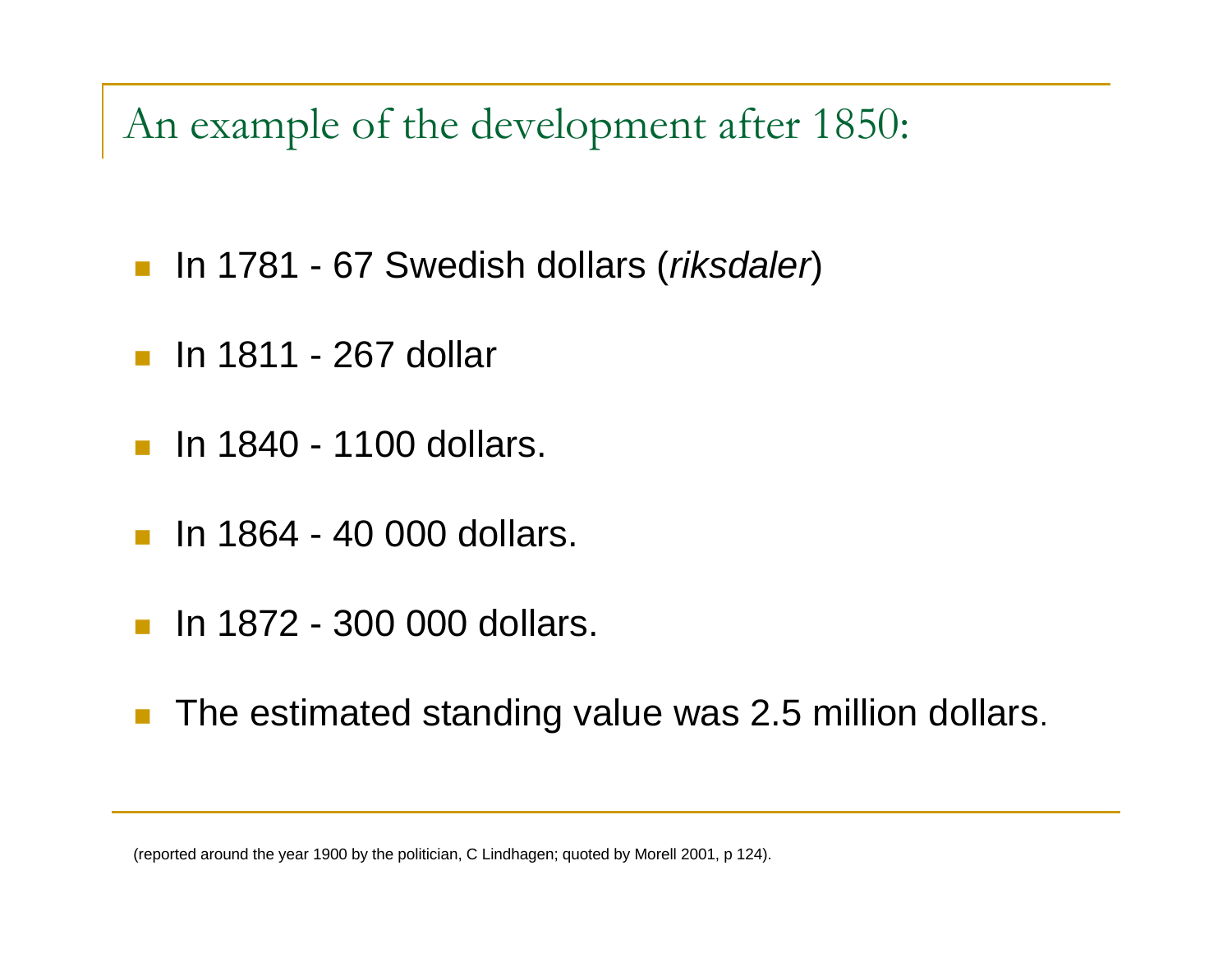The companies' land acquisitions and their political consequences

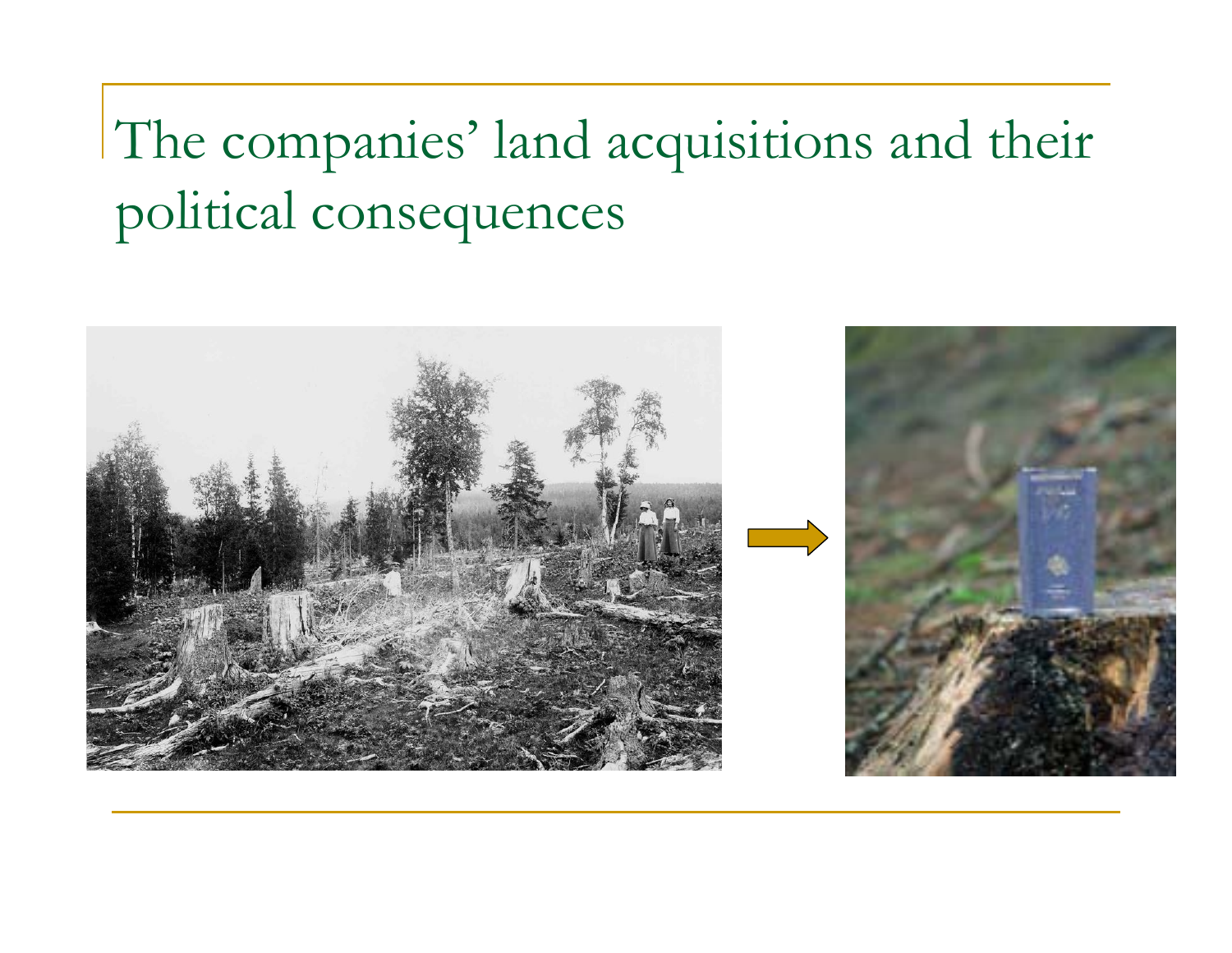- Once the industry had achieved greater economic stability, and partly in response to the **frequent litigation over the logging rights**, companies started to buy land.
- "stop law", as it was commonly named, was introduced in 1906, preventing further company acquisitions in Norrland.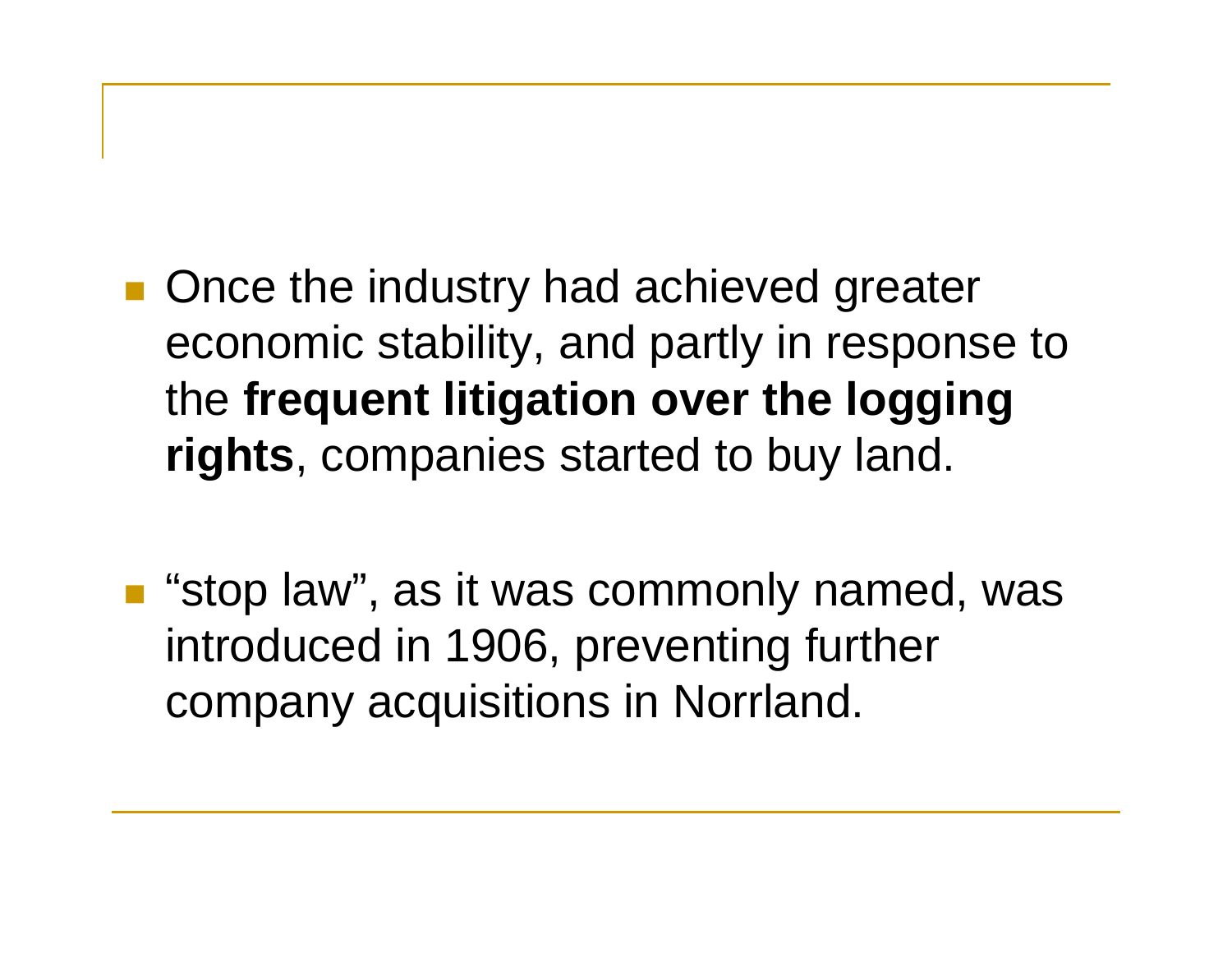- Then period from 1850 to 1900 was thus a highly turbulent period, when the full consequences of the transition from forest commons for subsistence used to an exploitable natural resource became obvious.
- **This finally led to the breaking of political** blocks, and the introduction of adequate and successively stricter silvicultural legislation, starting with the first Forestry Act in 1903.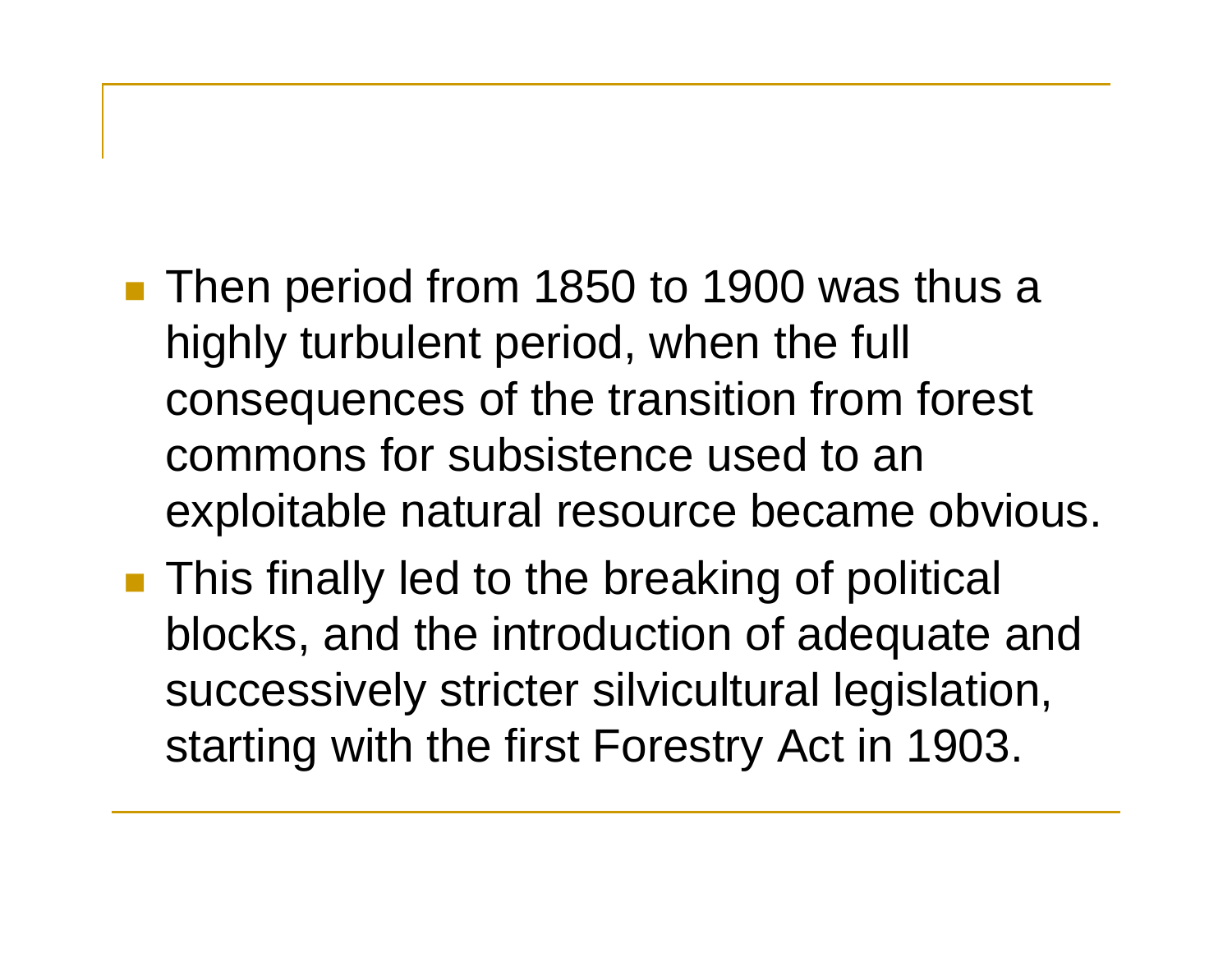## Back to multiple user rights

- П In the early modern time the Crown held a claim to an, albeit diffuse, *dominium directum* over all forest, while the local population held various user rights. Then, ownership and **user rights were fused**.
- П Now, after 1950, we are seeing a development where the former farmer (and all other landowners) have a *dominium directum*, while a number of public and non-owner parties are claiming user rights which considerably intrude on the owners own use.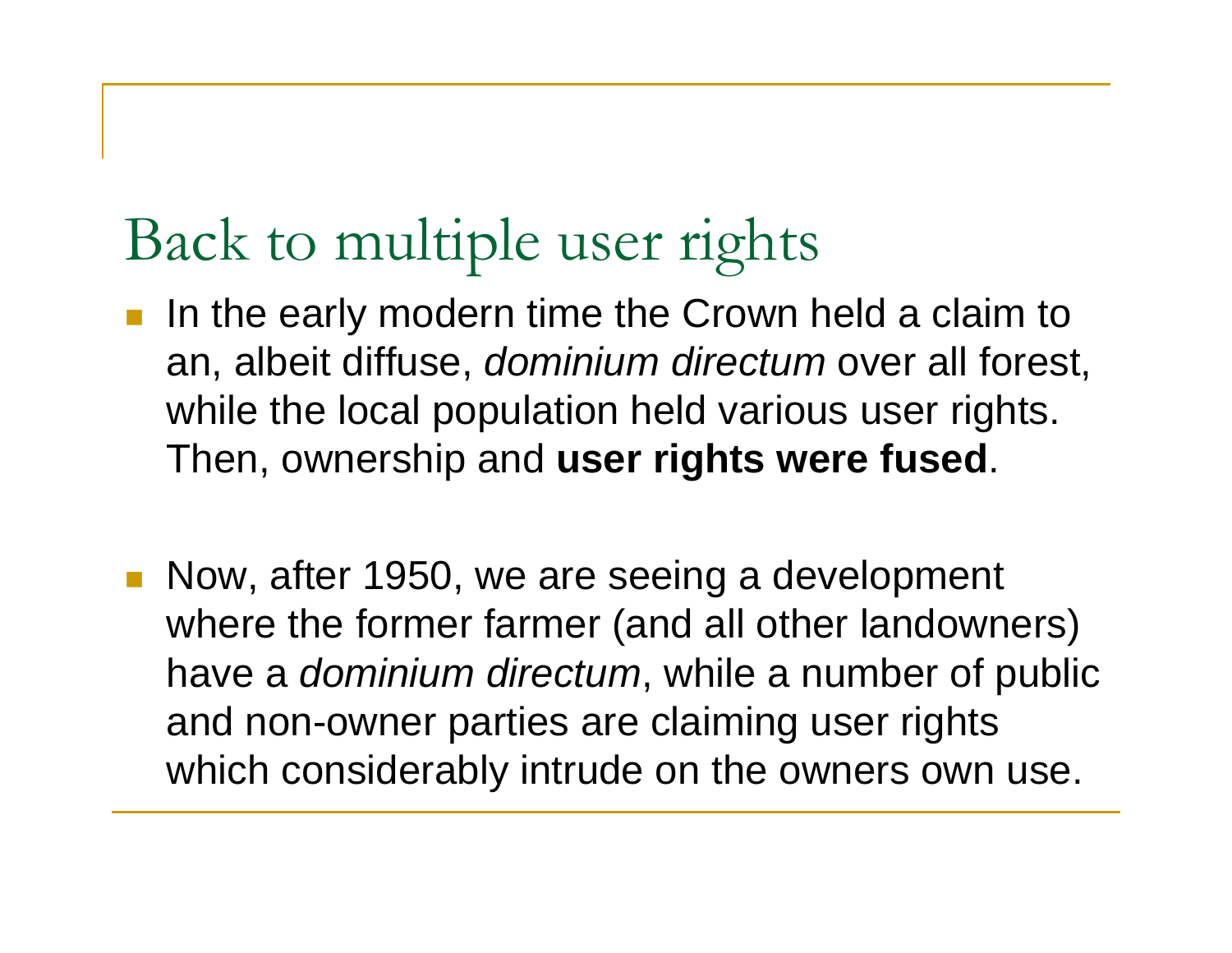## "Public" interest in maximal production -70s

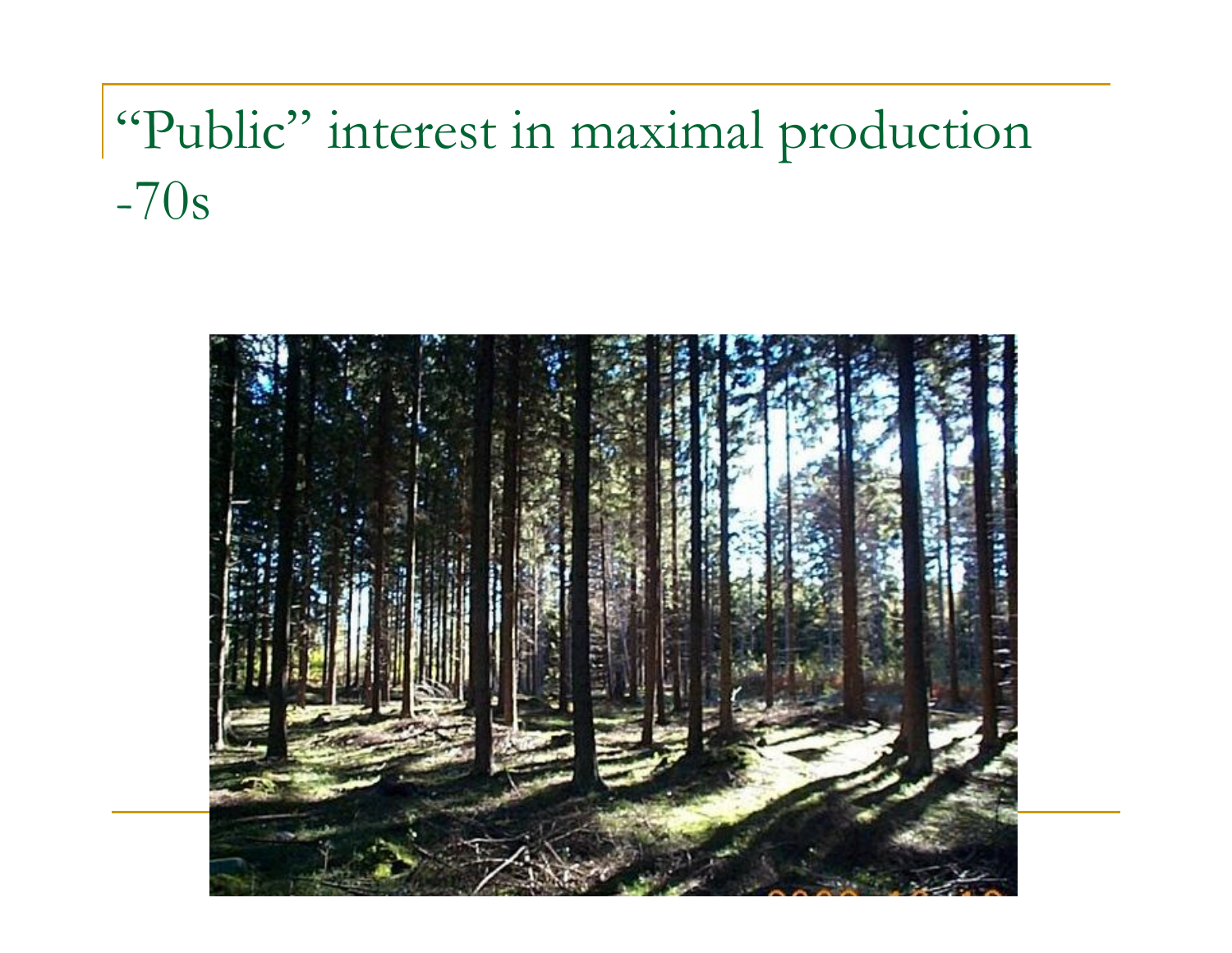#### **Ownership development up to 2000**

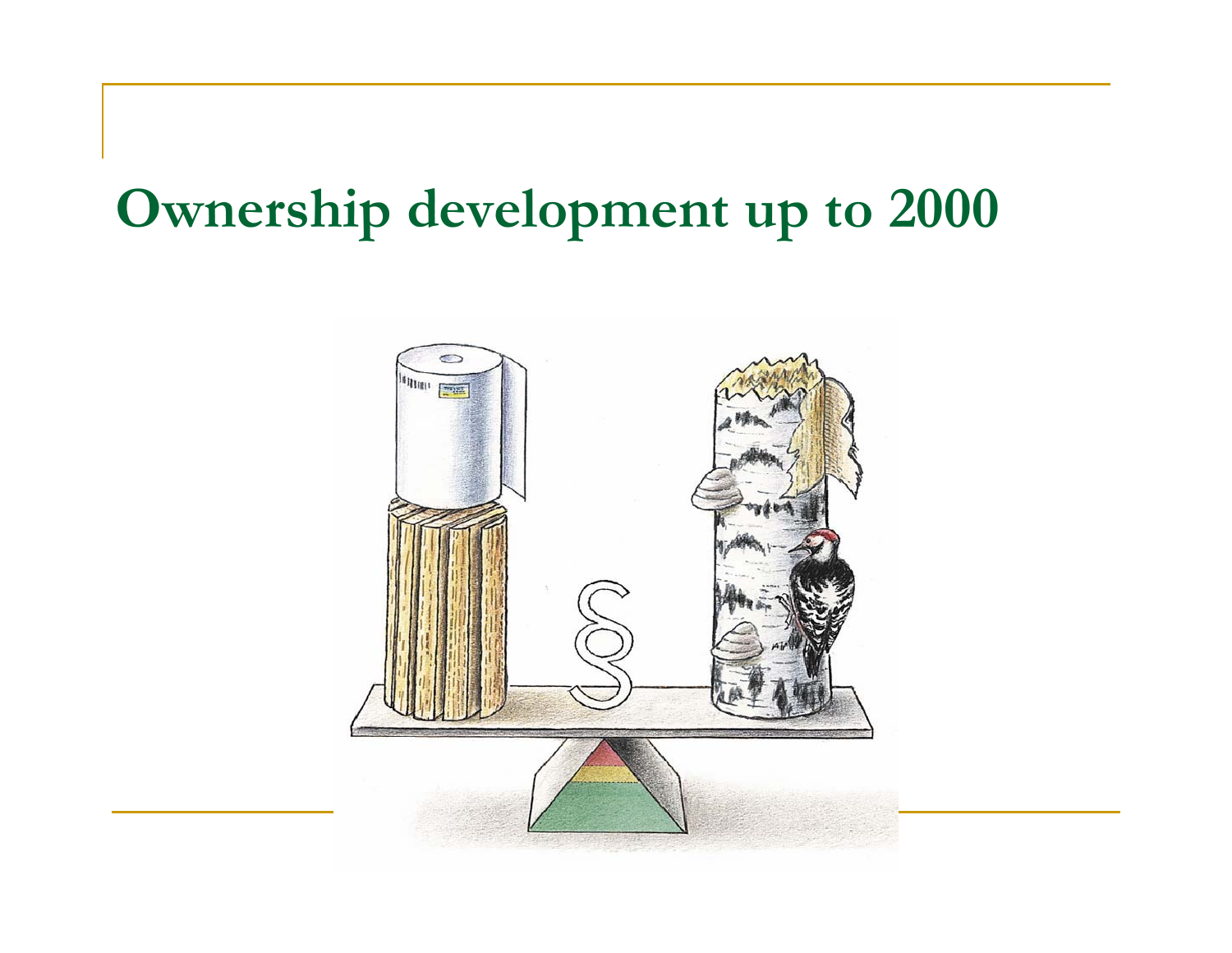### **Time for new principles for forest tenure?**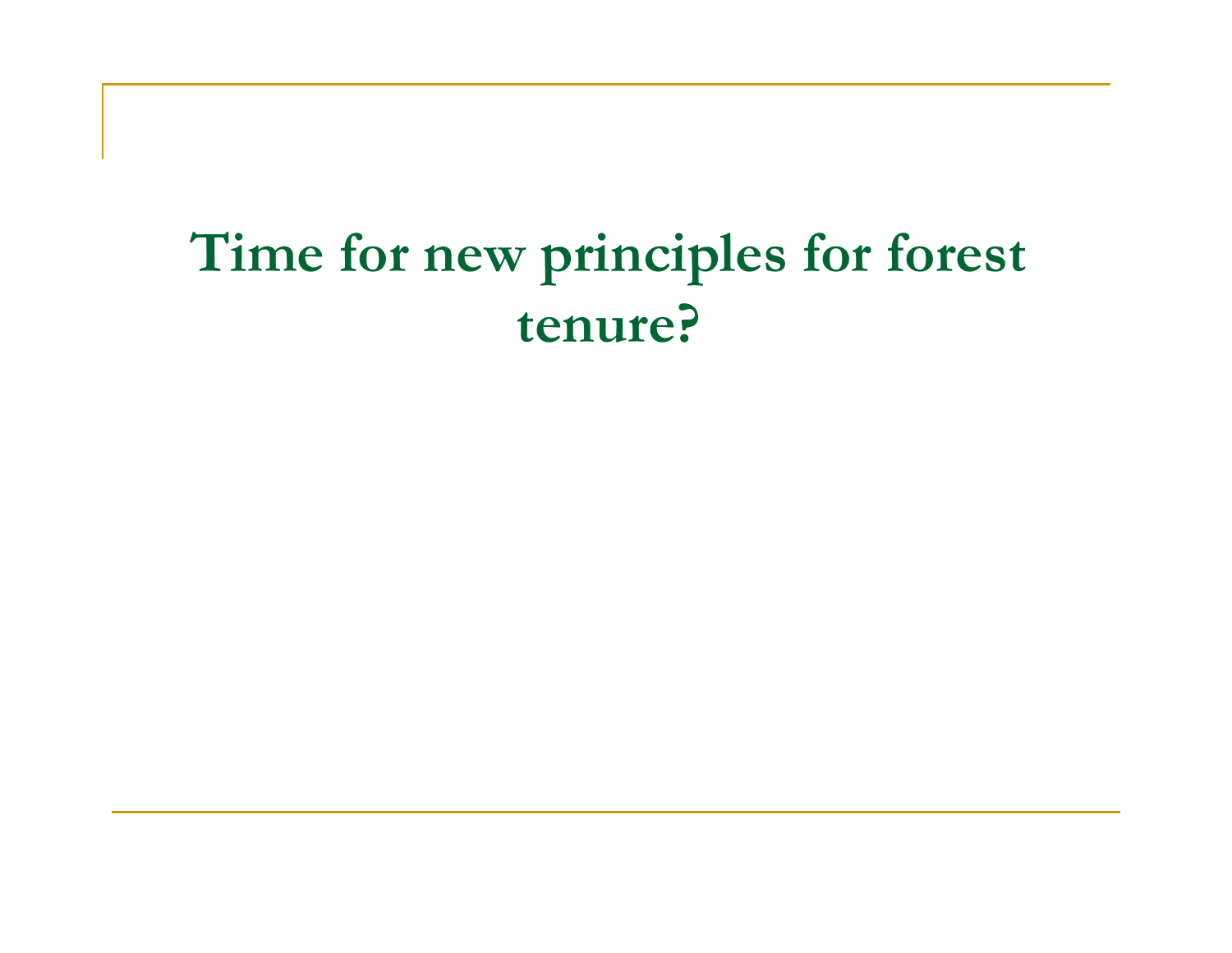*dominium directum* & *dominium utile*

#### I. the attitudes among stakeholders have changed swiftly

II. The two perspectives have been fused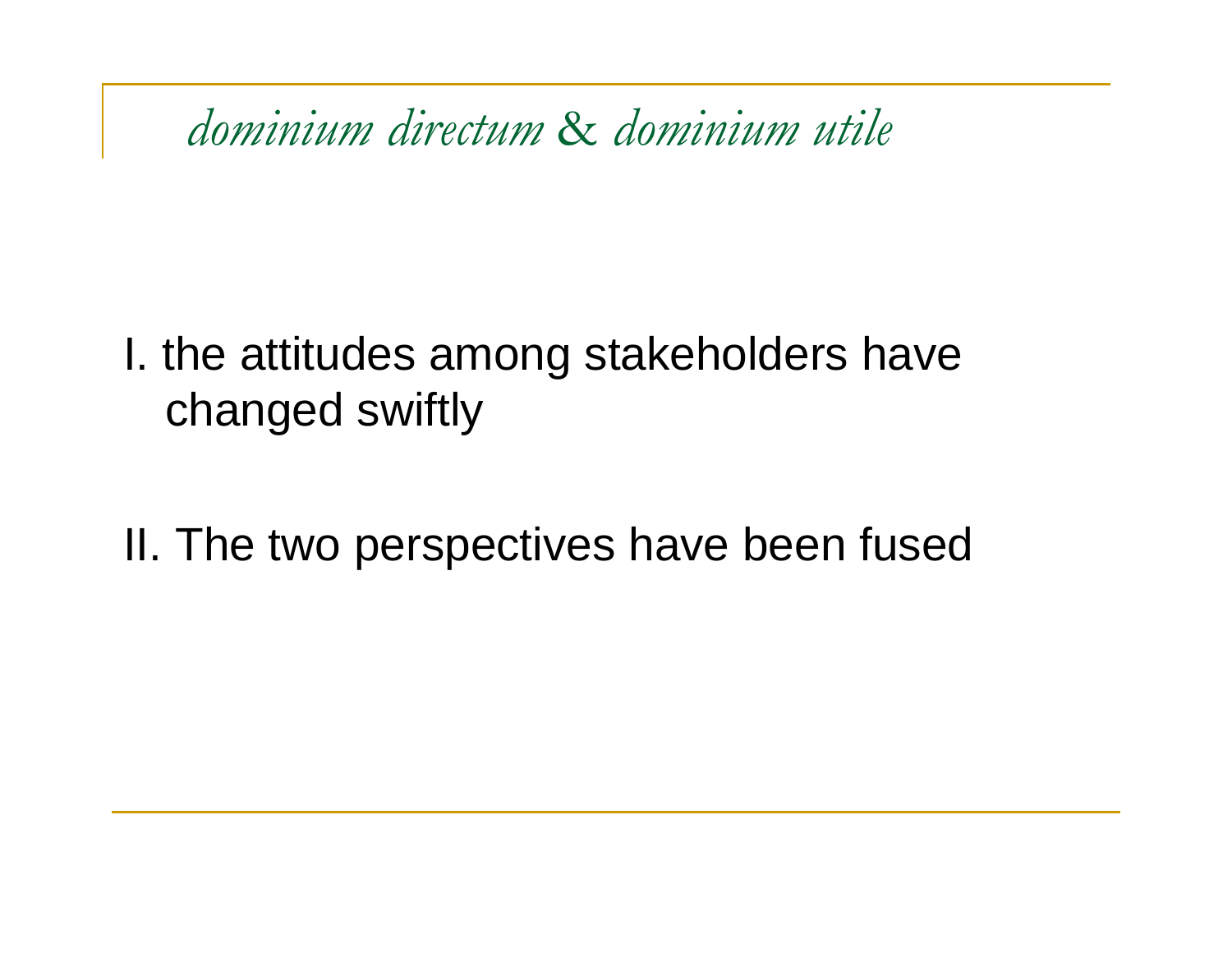Future forest policy

I. Land ownership has widely different significance to different categories of owners

II. User rights consider several recognized users.